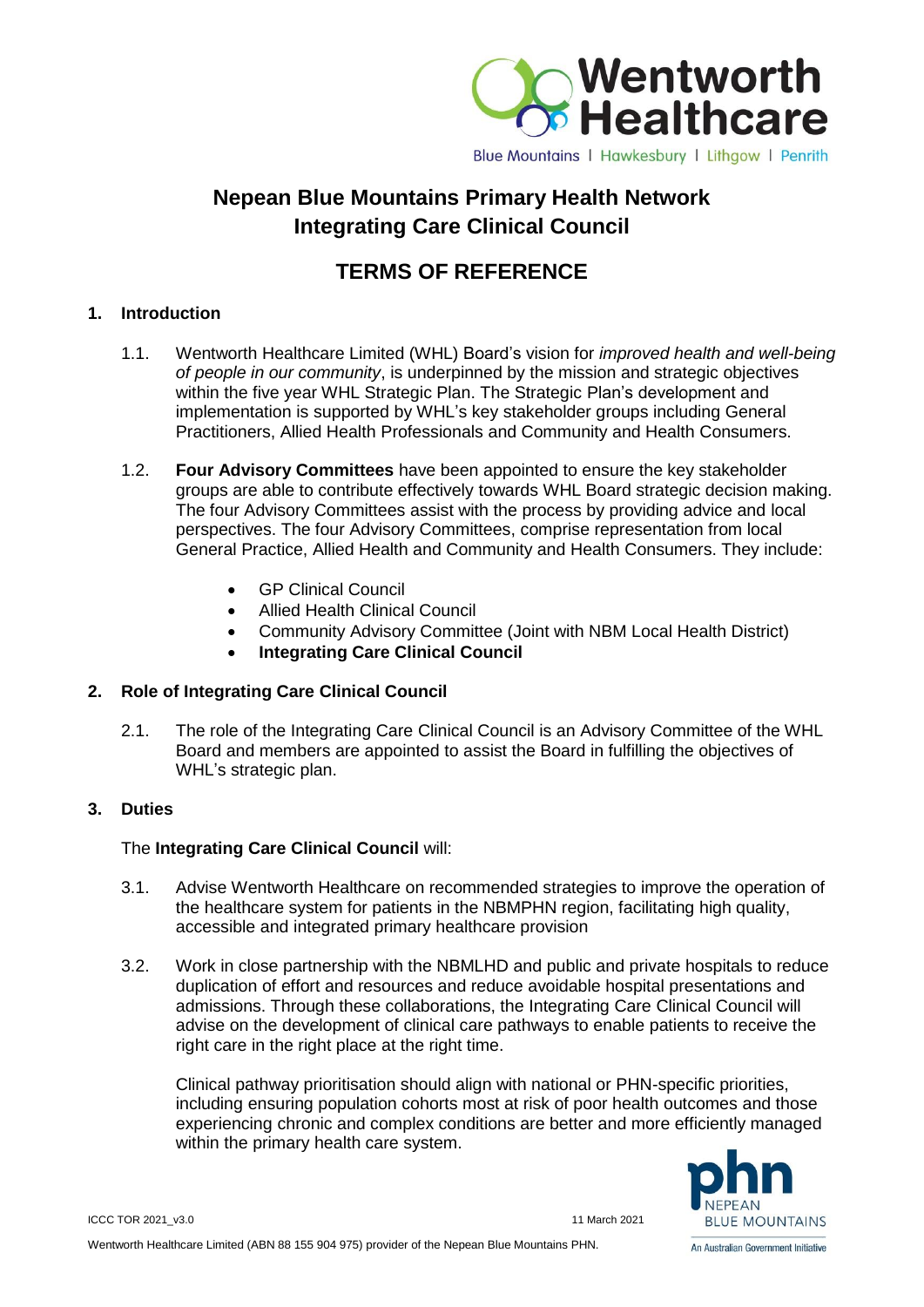- 3.3. Be GP-led and ensure a multidisciplinary focus representative of key healthcare service providers in the region to enable greater integration of care.
- 3.4. Assist with the development and implementation of the WHL Strategic Plan.
- 3.5. Be regularly informed by the GP Clinical Council and Allied Health Clinical Council and other relevant local primary healthcare advisory committees on strategic issues, to maintain local relevance.
- 3.6. Collaborate with the Community Advisory Committee to ensure that decisions, investments and innovations are patient-centred, cost-effective, and locally relevant and are aligned to local care experiences and expectations.

#### **4. Membership**

- 4.1. The Integrating Care Clinical Council will comprise up to 17 representatives, who will, including the Chairperson, be appointed by the WHL Board.
- 4.2. The Integrating Care Clinical Council will comprise 17 representatives.
	- 1. General Practitioner skill position (Chair)
	- 2. General Practitioner skill position
	- 3. General Practitioner skill position
	- 4. General Practitioner skill position
	- 5. Allied Health Professional skill position
	- 6. Allied Health Professional skill position
	- 7. Practice Nurse skill position
	- 8. Community Pharmacist
	- 9. Consumer skill position
	- 10. Specialist clinician skill position (HDHS)
	- 11. Specialist clinician skill position
	- 12. Specialist clinician skill position
	- 13. Specialist clinician skill position
	- 14. Skills gap position (e.g. public/population health)
	- 15. Skills gap position (e.g. Aboriginal health or University/research)

Ex-officio members

- 16. NBMPHN executive position
- 17. NBMLHD executive position
- 4.3. Ex-officio means having the same status as all committee members, i.e. they form part of the quorum.
- 4.4. Board members of WHL may attend meetings from time to time as guests of the meeting, however they do not form part of the quorum.
- 4.5 The membership composition will be reviewed annually and may be altered by the Board, on recommendation of the Chair, during the term of the Integrating Care Clinical Council without a formal review.
- 4.6 Provide representation and contribution towards;
	- Annual Board Strategic Planning Day representation and contribution
	- One Board meeting per year for contribution as required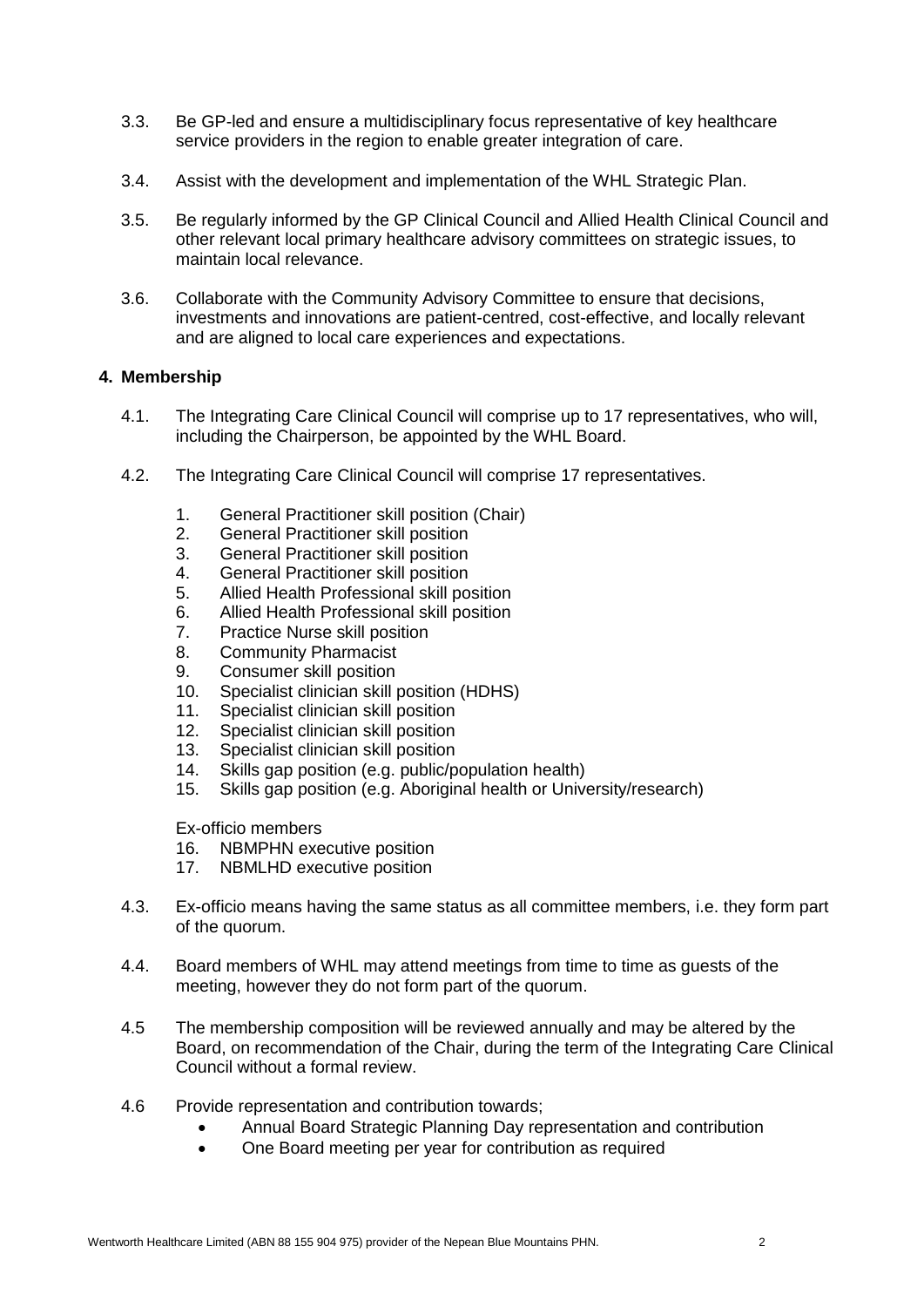#### **Appointments and Term**

- 4.7 The term of all appointments for members will be for a maximum of nine years' service.
- 4.8 The Board will confirm membership of the Integrating Care Clinical Council biennially.
- 4.9 The Chair will be a GP nominated from the Integrating Care Clinical Council and appointed by the WHL Board. The term of the Chair will be reviewed biennially.
- 4.10 The Chair will be a corresponding member of the Allied Health Clinical Council, Community Advisory Committee and GP Clinical Council receiving copies of agendas and minutes. The Chair may attend these meetings as a guest.
- 4.11 The Chair will approve meeting dates and changes and make recommendations to the Board regarding membership and any changes to the terms of reference.
- 4.12 Each member will be given the opportunity biennially to indicate their commitment to being a member of Integrating Care Clinical Council for the following 24 months.
- 4.13 The Board reserves the right to review membership annually and make changes to ensure the Committee is representative of the region.
- 4.14 The Board may remove any member who fails to comply with Committee Member obligations.

#### **Recruitment**

- 4.15 Where the vacancy is attributed to a professional or membership organisation (the body) as outlined in the Terms of Reference, that body be approached to nominate a replacement, with the Board to approve the appointment.
- 4.16 Where the vacancy is a member of another Wentworth Healthcare Clinical Council or Committee, the Chair of that Clinical Council be invited to submit a replacement, with the Board to approve the appointment.
- 4.17 Where the vacancy is unable to be filled, subject to above, the vacancy may be filled by invitation or by expression of interest.
- 4.18 Such filling of the vacancy shall be delegated to the CEO (or delegate) and the Chair of the Integrating Care Clinical Council, with the Board to approve the appointment.
- 4.19 In all cases, the recruitment requirements of Wentworth Healthcare as outlined in *Section 5 Member Obligations* will be the minimum selection criteria.
- 4.20 For vacancies requiring Expressions of Interest, this process will normally be advertised.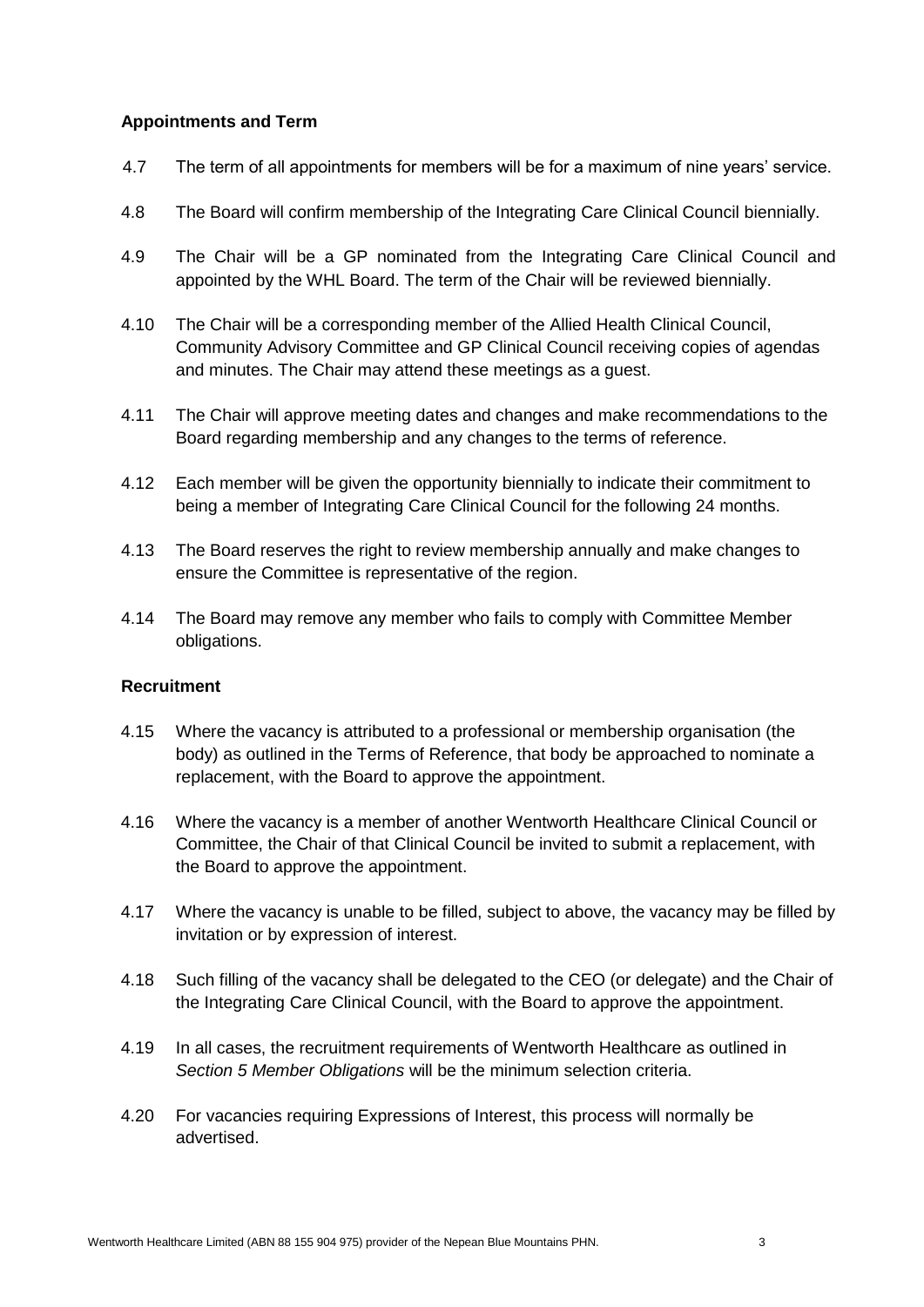#### **5. Committee Member Obligations**

- 5.1 All clinical members of the Integrating Care Clinical Council must be working as Health Professionals within the NBMPHN boundaries.
- 5.2 All clinical members of the Integrating Care Clinical Council must maintain professional accreditation (where relevant) for the term of their appointment.
- 5.3 Confidentiality Members are to maintain the integrity and security of committee proceedings and committee documents at all times. This is to ensure information discussed at meetings or included in committee documents, are only used or disclosed with consent of the Chair, for the purpose of Integrating Care Clinical Council functions.
- 5.4 Code of Conduct Abide by the Wentworth Healthcare Code of Conduct whilst performing duties as a part of the Integrating Care Clinical Council.
- 5.5 Conflict of Interest Members are to declare a conflict of interest whenever they feel that their participation or contribution could be viewed as influenced by another role they undertake either within or outside WHL. Where members or attendees are deemed to have a real or perceived conflict of interest at a meeting, they must absent themselves from the Clinical Council deliberations on the issue.
- 5.6 All Members must successfully complete a National Police Check upon application and thereafter on a regular basis as provided for in WHL National Police Check Policy.
- 5.7 Each member is required to abide by the Terms of Reference of the Integrating Care Clinical Council.

#### **6. Committee Operations**

- 6.1. A quorum of the Integrating Care Clinical Council is 50% of the membership plus one member at the date of the meeting.
- 6.2. The Integrating Care Clinical Council will meet no less than three times annually or as directed by the Board.
- 6.3 Meetings shall be approximately 1.5 to 2 hours duration.
- 6.4 The secretary will be the WHL Stakeholder Governance and Relationships Manager.
- 6.5 The proceedings of all committee meetings are to be minuted and these together with a summary report will be included in the papers of the following WHL Board meeting;
- 6.6 The Agenda will be circulated one week (7 calendar days) before the meeting.
- 6.7 Recommendations of the committee are to be referred to the WHL Board for approval.
- 6.8 The Integrating Care Clinical Council may invite other persons to its meetings as necessary.
- 6.9 Meetings, or attendance at meetings, may be held using video conferencing facilities.
- 6.10 Special meetings may be convened as required.